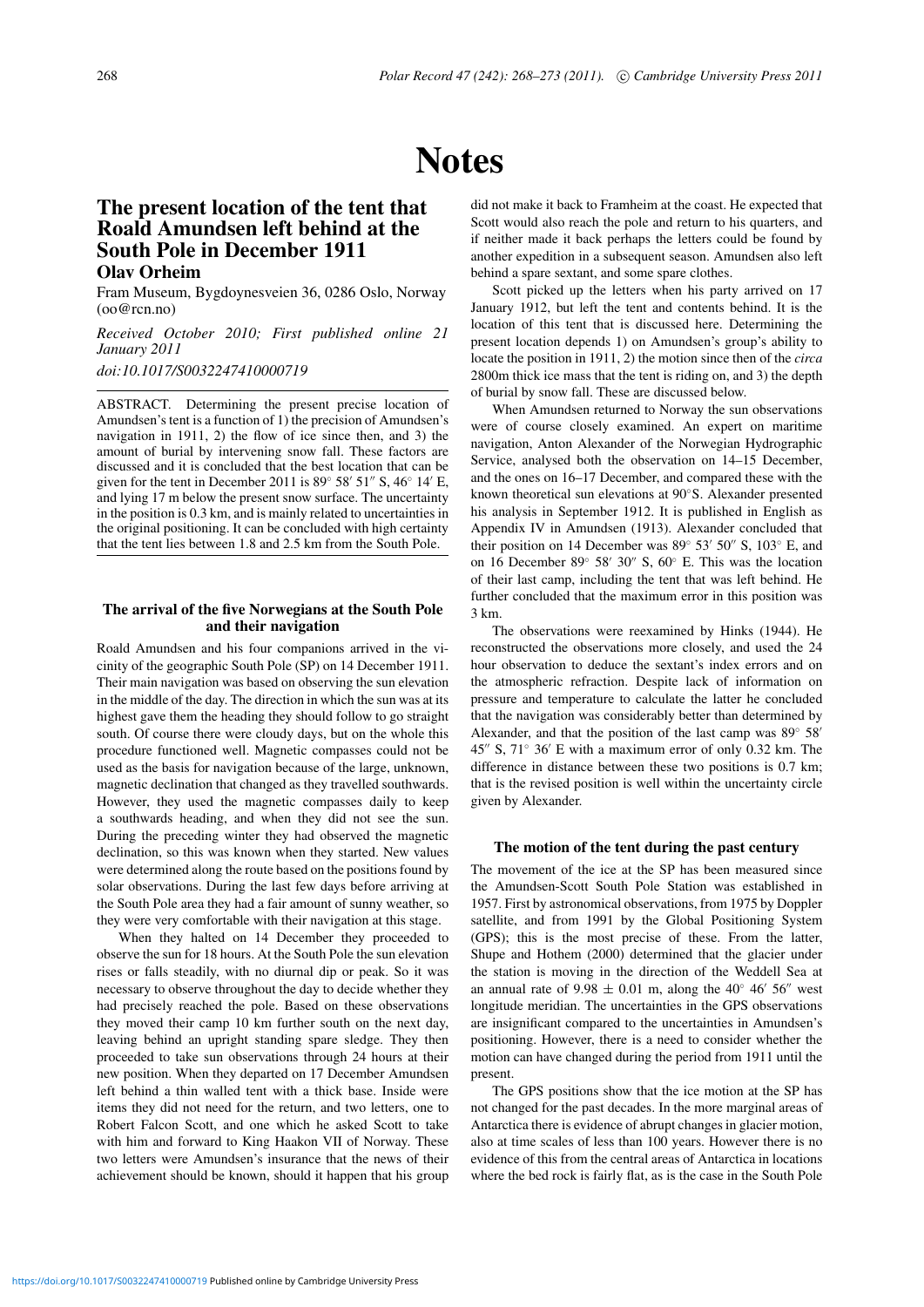

Fig. 1. Position of Amundsen's tent in 1911 and 2011. The arrow shows the ice motion during 100 years.

area. So I conclude that the present geographic location of the tent is most likely to be found by assuming that the ice motion during the whole 100 years has been the same as that recently determined by the GPS.

Adding this motion to the position given by Hinks (1944) as 89 $\degree$  58′ 45″ S, 71 $\degree$  36′ E places the tent 100 years later in the position 89 $\degree$  58′ 51″ S, 46 $\degree$  14′ E (see Fig. 1). The ice motion has brought the tent 170 m closer to the SP, to a distance of 2150 m. Perhaps appropriately it is now most likely about to enter into the southern extension of the Norwegian claimed area of Dronning Maud Land which extends from 20◦W to 45◦E (although the southern limit of this claim has not been set). An uncertainty of 0.3 km in the position means that it can be concluded with high confidence that the tent is located between 1.8 and 2.5 km from the South Pole.

#### **The burial of the tent during the past century**

While we can reasonably assume that the measured motion at the South Pole can be extended in time and space to cover the period and location in question, this cannot perhaps be assumed for the speed of burial. The first accumulation measurements at the pole were made by Giovinetto (1960). He concluded that the mean annual accumulation from 1911 to 1958 was 77 mm water equivalent (corresponding to about 0.2 m snow fall). Data from the snow pit that he dug to 27 m show that 100 year old snow was at a depth of 16 m.

However, the erection of the Amundsen-Scott Station at in 1957 increased the accumulation, because the buildings above the snow surface affect the wind patterns and increase the snow deposition. Gow (1965) concluded that because of this the accumulation in the station area had increased to 100 mm water equivalent, that is an increase of 30%. This effect is readily apparent; viewing the present station from a distance shows it to be located on a snow mound. However, as the tent position was about 2 km away from the Amundsen-Scott Station when it was established this effect must have been very small, and may well be considered insignificant in relation to other uncertainties related to variations in the accumulation. At the same time it should be recognised that subsequent establishments of large

buildings above the snow will have led to further local increases in the accumulation rate. For present purposes I have taken the average accumulation rate to be 77 mm from 1911 to 1956, and 85 mm from then until 2011. Using the compaction determined by Giovinetto (1960) this places the tent 17 m below the present snow surface. There is no evidence of other variations in accumulation rate (that is from climate change at the pole during the past century) that would make significant changes to this estimate.

When the five Norwegians left it, the tent itself was more than 1.5 m high, and they had extended the tent pole to be 4 m high, and placed a Norwegian flag and the pennant of *Fram* at the top of the flag pole. Possibly the pole would have remained vertical, and its top would then be about 13 m below present snow surface. The flag and pennant would be gone, doubtlessly worn to shreds by winter storms blowing low temperature snow which at –70 to –80◦C has an hardness approaching that of quartz. The tent walls would possibly have collapsed during the autumn by snow falls and storms. If not, these too would probably have been torn to shreds during the first winter. However, the floor of the tent, and the contents of the tent, would have been snowed over and remain in place.

#### **Some comments on why the tent can no longer be searched for**

The 2011–2012 Antarctic field season is likely to consist of a number of adventurous activities linked to the centenary of Amundsen's and Scott's expeditions, and perhaps also to the less well known 1911–1912 Japanese expedition in the Ross Sea area. Conceivably some are also toying with an idea to search for the tent. Even if it had been legal this would be near impossible in practical terms. Nearly twenty years ago there were unrealistic plans to locate the metal sextant by radio echo sounding. In theory this could work, but around the station there are various metal items buried at depth, including some at depths similar to the tent. These latter are from failed cargo airdrops when the first station was established in 1957. When parachutes did not open the cargo was buried at depth in the snow and not always recovered. So there would be many signals to sort out, and then would follow the excavation! In any case, it would now be in contravention of regulations under the Antarctic Treaty. At the 2005 Antarctic Treaty Consultative Meeting the tent was designated as Historic Site and Monument No. 80, and from then on is protected from removal or damage. And incidentally, the ATCM two years later designated the South Pole area as Antarctic Specially Managed Area No. 5 to protect its scientific qualities, thus placing the tent in an area where all new activities need approval.

#### **Acknowledgements**

I gratefully acknowledge discussions with Trond Eiken at the University of Oslo, and comments from John Splettstoesser and an anonymous reviewer.

#### **References**

Amundsen, R. 1913. The South pole; an account of the Norwegian Antarctic expedition in the 'Fram,' 1910–1912. London: J. Murray.